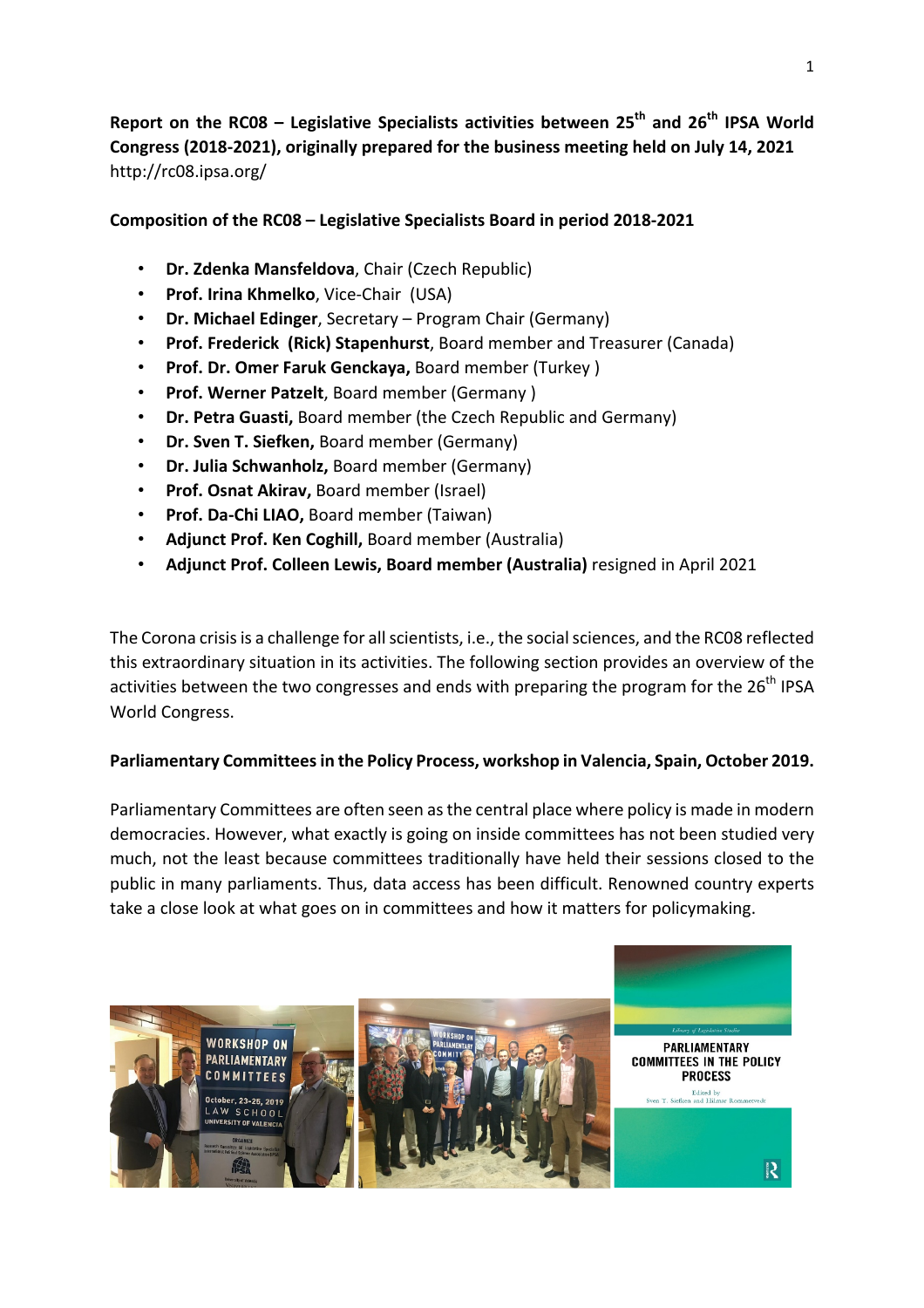The result of the workshop is an edited volume on parliamentary committees to Routledge series Legislative Library edited by Lord Norton (Sven T. Siefken and Hilmar Rommetvedt (eds.). 2021. Parliamentary Committees in the Policy Process). This edited volume provides a comparative examination of the role of parliamentary committees of various political systems through a detailed and thick description of country cases based on a joint research framework.

## **RC08-LS Conference Within Conference in Puerto Rico, January 2020**



RC08 organized a conference within the Annual Meeting of the Southern Political Science Association in Puerto Rico, USA. The forum built on the discussions that RC08-LS had started in RCLS's published symposium: Decline in Legislative Powers and Rise of Authoritarianism. Special issue of PS: Political Science & Politics, 52 (2), (April) 2019 (I. Khmelko, Ed.).

Following the conference in Puerto Rico, I. Khmelko, F. Stapenhurst, and M. Mezey published a volume on Legislative decline in the 21st-century, which focuses on legislative-executive relations worldwide. It discusses the decline of legislatures and the rise of populist executives in many countries of the world.



Khmelko, I., F. Stapenhurst, and M. Mezey. Legislative decline in the 21st Century: A Comparative Perspective. Routledge. 2020.

RC08-LS participated in joint action **Disruption, Crisis, Opportunity: Whither Democratic Governance?**

The conference was organized jointly by the RC14 Politics and Ethnicity, RC28 Comparative Federalism and Multilevel Governance, RC13 Democratization in Comparative Perspective, RC08 Legislative Specialists, RC30 Comparative Public Policy. The conference was held online,  $14 - 17$  December 2020. This event can be seen as an excellent example of cooperation with other IPSA RCs.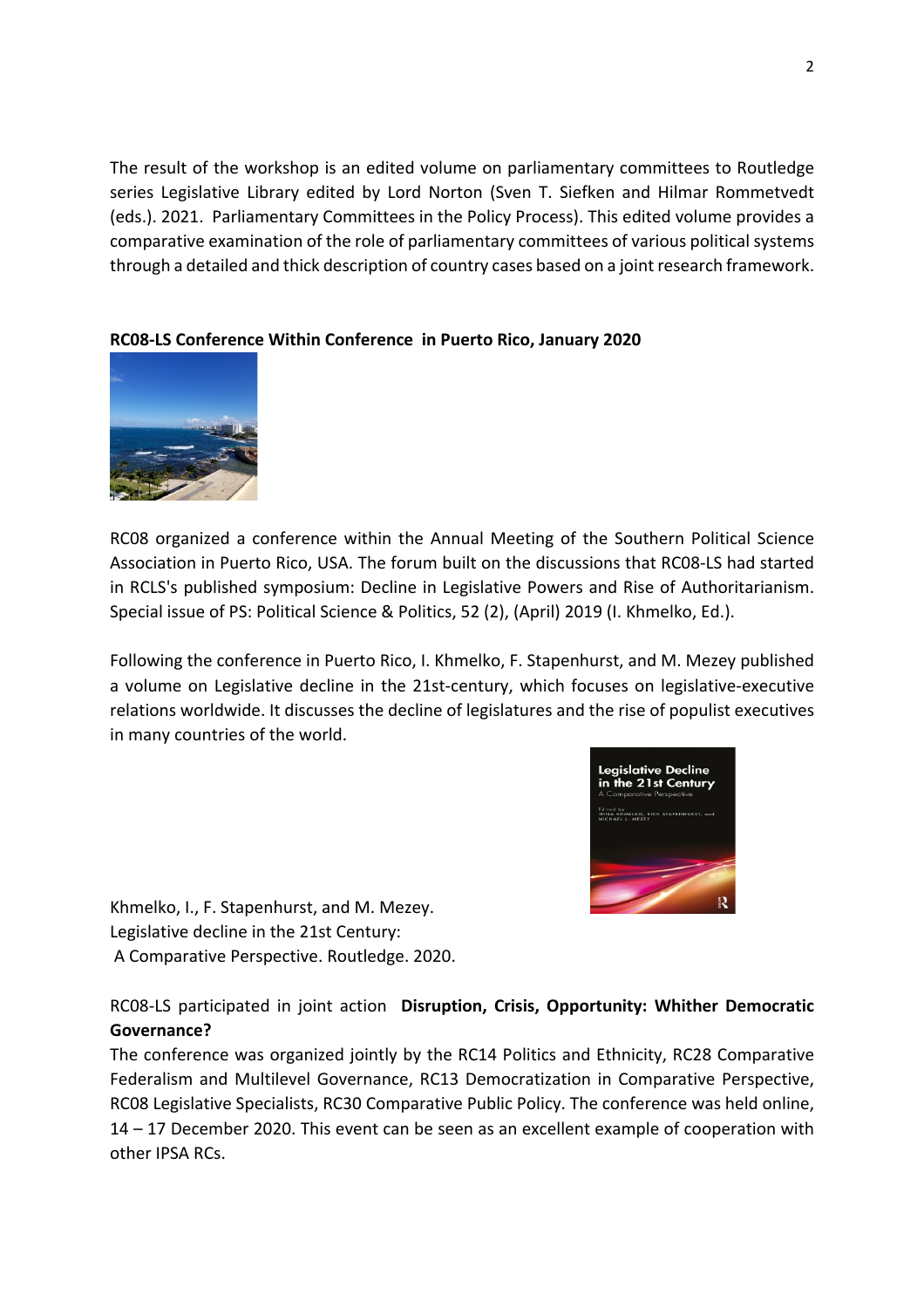#### **Research activity "Parliaments in Pandemic" PiP**

A new initiative was proposed to the RC08-LS members, "Parliaments in the Pandemic. " The idea came in parallel from several RC08 board members. After many discussions among the members of the RC08 Board, a five-member coordination group was formed: Sven Siefken (head of the group, Germany); Ken Coghill (Australia); Petra Guasti (Czech Republic); Osnat Akirav (Israel); Werner Patzelt (Germany). The research is based on broad and comparative data collection and analysis through a network of country specialists on parliamentary research. Many thanks to them all.

First analyses were carried out and published as a first Working Paper in mid-April 2021. The Working Paper served as a basis for an online academic workshop, which was held on April 22 and 28, 2021, with the research coordinators and parliamentary specialists to discuss the first results and the research framework itself and plan the steps for a deeper analysis.

For more information, see: http://rc08.ipsa.org/pages/Parliaments-in-the-Pandemic

#### **IPSA 2021 World Congress:**

The preparation of the RC08 session was very complicated this time due to the pandemic. In the original term in 2020, 19 panels with more than 100 papers were prepared, which was a record in our history. Following the postponement of the congress for a year and the transition to the online form, significant changes took place, and several accepted papers were withdrawn.

Due to dropouts at the deadline for registration, there must have been a significant reorganization. We, finally, had 11 panels with a total of 47 papers that were presented at the WC 2021 which might still be the largest number of panels since the founding of RC08-LS in 1971/72.

Various attempts to recruit more panel and paper proposals from civil society organizations, especially from Portugal, proved little sucessful. One reason was the transformation of the World Congress into a virtual event, another reason were the IPSA regulations requiring the regular registration of "external" papergivers with full fees.

#### **RC08 Panels at the IPSA 2021 World Congress**

**RC08.01 Parliamentary Indicators: Comparative Ways towards Performance Measurement** Chair: Dr. Sven T. Siefken **RC08.02 Candidate Selection and Intra-party Democracy** Chair: Dr. Benjamin Höhne **RC08.03 Populists in Parliament: The Parliamentary Practices and Performance of Populist Parties** Chair: Dr. Michael Edinger **RC08.04 Theory of Legislative-Executive Relations** Chair: Dr. Irina Khmelko **RC08.05 Legislative-Executive Relations: An Empirical Analysis**

Chair: Dr. John Ishiyama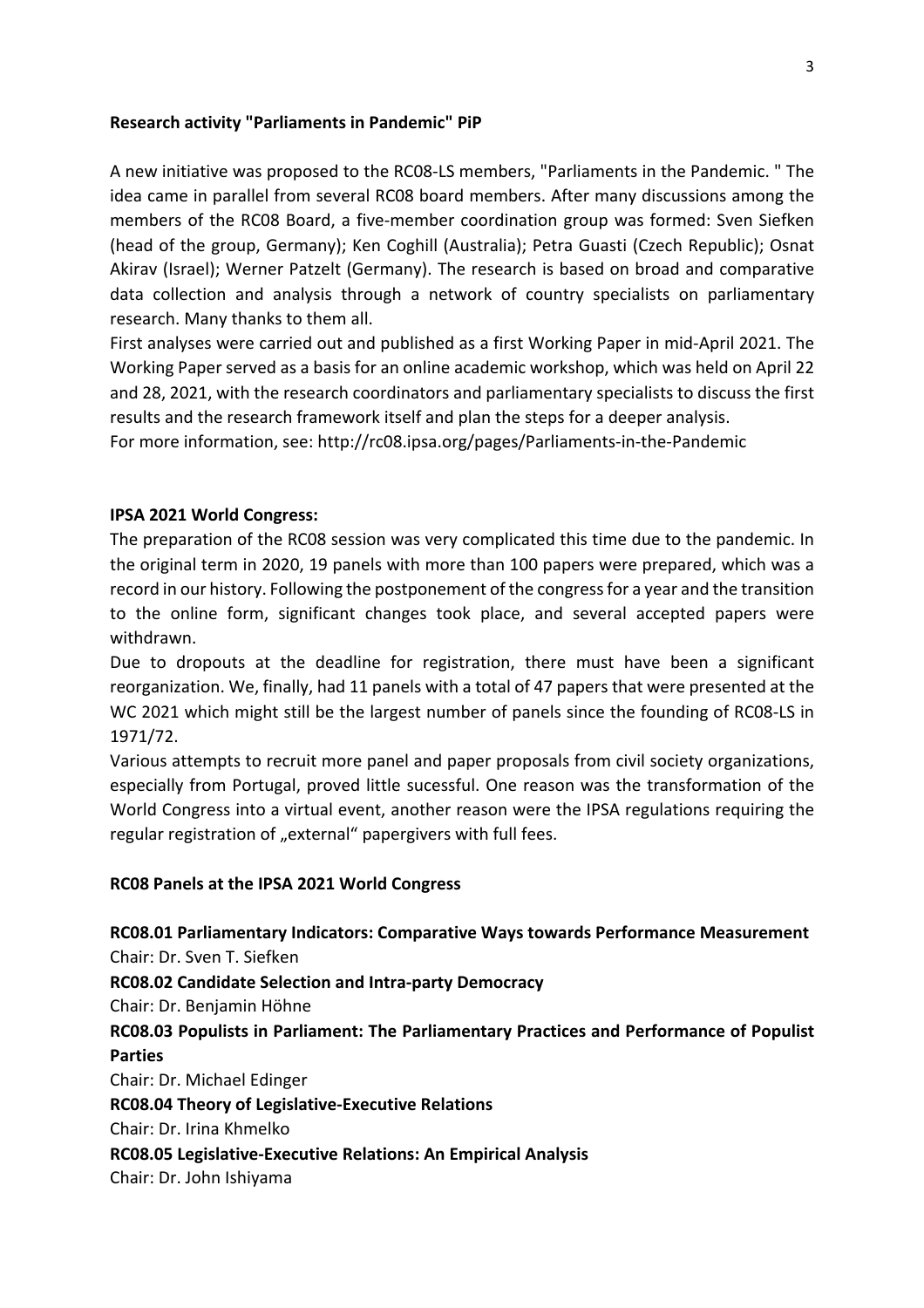**RC08.06 Parliamentary Committees in the Policy Process** Chair: Prof. Frederick Stapenhurst **RC08.07 Parliamentary Committees and Their Role in Legislation, Oversight and Scrutiny** Chair: Dr. Flemming Juul Christiansen **RC08.08 Legislative Activity and the Legislative Process** Chair: Dr. Petra Guasti **J-GS10-RC08.10 Coping with COVID-19: Case Studies on Parliamentary Reactions** Chair: Dr. Ken Coghill **J-RC02/08.01 Legislative Work and Career Paths of Elected Political Elites** Chair: Prof. Luca Verzichelli **J-GS10-RC08.09 Parliaments in the Pandemic: Comparing Challenges and Consequences** Chair: Prof. Osnat Akirav

Expression of our thanks goes to the RC08 Program Chair Dr. Michael Edinger who prepared the RC08 panels for the 26th IPSA Congress in an excellent way. Due to exceptional circumstances, he had to prepare the program in fact twice (2020 and 2021), and he did in an excellent way.

## **Reorganization of the RC08/RCLS website**

Starting shortly after the IPSA World Congress in Brisbane, the RC08 website has been reorganized gadually. The successive changes were aimed at making the website more userfriendly; providing more up-tp-date information on ongoing activities, conferences, and publications; expanding the documentation of previous RC activities; adding new links and tools. Some other improvements, including e.g. a list of former RC08-LS chairs, could not be carried out due to lack of resources.

Special thanks go to Dr. Erik Fritzsche, our long-term webmaster, for his great work on the website – and to Sebastian Hünermund (sebastian.huenermund@politik.uni-halle.de), our acting webmaster, for swiftly updating the website. Information for the website and ideas for improving it are always welcome.

### **David Olson Award 2021**

At theRC08 Business Meeting, held during the IPSA World Congress in 2016 in Poznan, we had decided to establish an RC08 David M. Olson Award for best IPSA World Congress paper by a junior scholar.

The purpose of the David M. Olson Award is to honor a younger scholar engaged in parliamentary/legislative studies, the focus of David Olson's research and teaching. The recipient will be rewarded for the best self-authored paper presented in one of the RC08 panels at the 2021 IPSA World Congress. Eligible are doctoral students and PostDocs who completed their Ph.D. dissertation after 2013 (and not serving as a full professor). Authors of co-authored papers are only eligible if all authors satisfy this condition. The Award will then be split among the co-authors. The Award is funded by the Research Committee of Legislative Specialists / RC08 and will be given after the 2021 IPSA World Congress. Nominees must have uploaded their full papers on the IPSA website.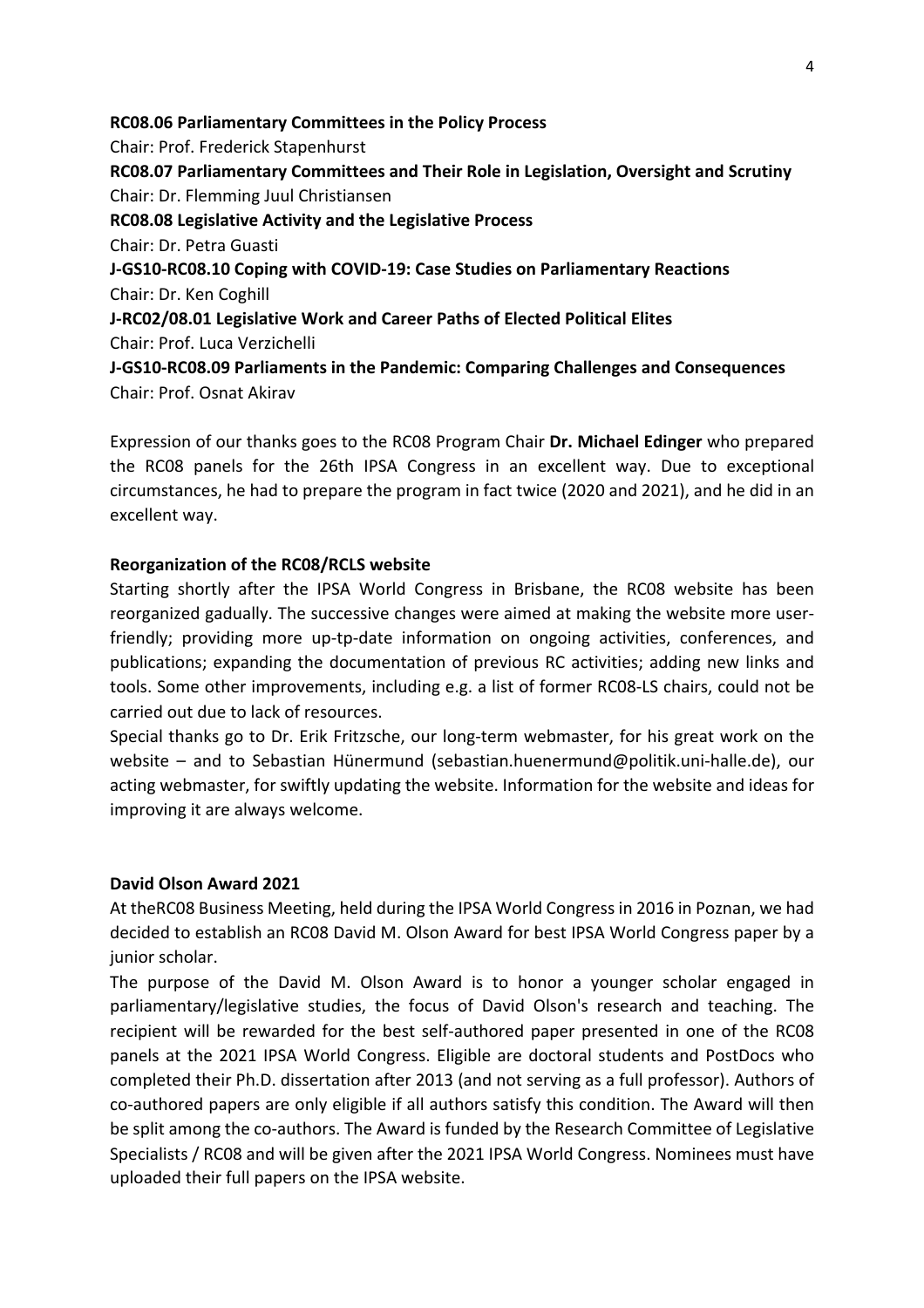### **Criteria**

- $\triangleright$  The paper must be of excellent quality.
- $\triangleright$  The paper must cover a highly relevant topic for parliamentary research.
- $\triangleright$  The paper must make a substantial contribution to parliamentary research.
- $\triangleright$  The paper should have an innovative approach.
- $\triangleright$  The paper should have a strong methodological basis.

#### **Guidelines for nomination**

Nominations for the Award can be made by one of the following ways:

- $\triangleright$  by a board member of the IPSA Research Committee 08 (RC08);
- $\triangleright$  by the convenor, chair, co-chair or discussant of any RC08 panel at the virtual IPSA World Congress 2021:
- $\triangleright$  jointly by two or more IPSA members of at least two different nationalities;
- $\triangleright$  by an incumbent IPSA Executive Committee (EC) member;
- $\triangleright$  by an IPSA Research Committee other than RC08 (in the case of co-sponsored panels).

Applications, including the paper presented at the virtual IPSA World Congress 2021, should **be sent to Zdenka Mansfeldova by August 15, 2021 (zdenka.mansfeldova@soc.cas.cz).** All chairs and discussants were invited to submit nominations of candidates who met the given **criteria.**

#### **Other activities**

RC08 members were periodically invited to provide information about their publishing activities for our site (http://rc08.ipsa.org/pages/Publications). The response was not very great; it does not correspond to the publishing activity of our members. In times of lockdown and meetings only in the virtual world, mutual information about our activities is essential. We hope that the willingness to inform each other will improve in the next term.

### **Elections for IPSA Research Committee 08 - Legislative Specialists Board**

RC08 members were informed by email on June 7, 2021, that elections would be held at the business meeting organized on July 14. The letter invited them to nominate candidates for this election. They were also informed about the basic rules for the nominations and elections. The committee received five nominations within the set deadline.

Five new candidates ran for election, and three existing members ran for re-election following the rules, see table. The mandate of the four members of the Board continued.

RC08 had a business meeting, and the following candidates were nominated for the election to the RC 08 Board:

| <b>Bord members, whose mandate</b><br><b>continues</b> | Country | E mail address                    |
|--------------------------------------------------------|---------|-----------------------------------|
| Dr. Sven T. Siefken                                    | Germany | sven.siefken@politik.uni-halle.de |
| Prof. Da-chi Liao                                      | Taiwan  | dcliao@mail.nsysu.edu.tw          |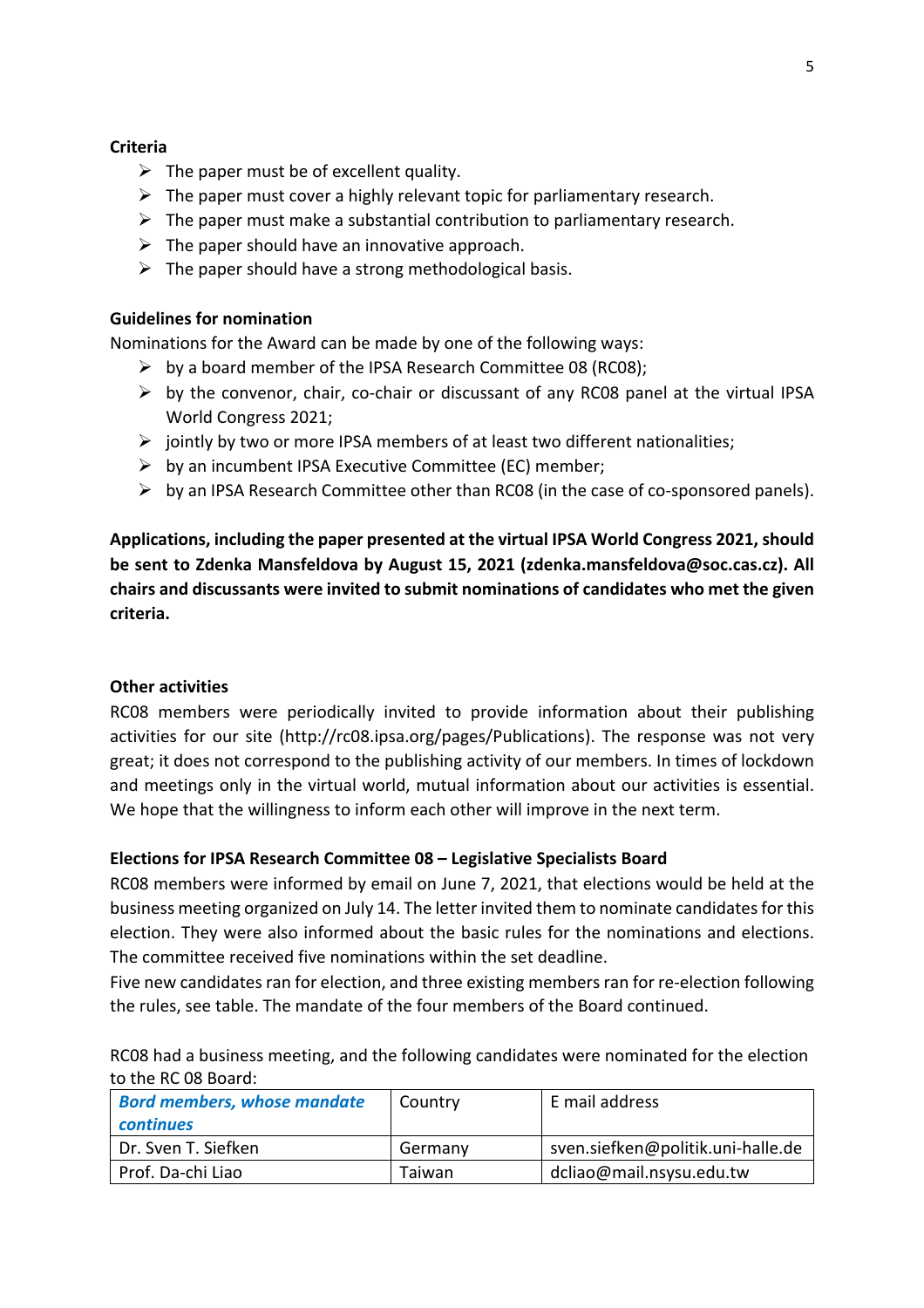| Dr. Julia Schwanholz              | Germany        | julia.schwanholz@uni-due.de |
|-----------------------------------|----------------|-----------------------------|
| Prof. Osnat Akirav                | Israel         | osnatak@bezeqint.net        |
|                                   |                |                             |
| <b>Board members who were re-</b> |                |                             |
| elected at the meeting            |                |                             |
| Prof. Irina Khmelko               | <b>USA</b>     | irina-khmelko@utc.edu       |
| Dr. Petra Guasti                  | Czech Republic | petra.guasti@fsv.cuni.cz    |
| Prof. Omer Faruk Genckaya         | Turkey         | genckaya@bilkent.edu.tr     |
|                                   |                |                             |
| <b>New candidates who were</b>    |                |                             |
| elected to the RC 08 Board        |                |                             |
| Dr Stephen Holden Bates           | UK             | S.R.Bates@bham.ac.uk        |
| Dr. Maya Kornberg                 | <b>USA</b>     | mayakornberg@gmail.com      |
| Benjamin Ekeyi                    | Nigeria        | benygina@yahoo.com          |
| Prof. Anne Marie Camissa          | <b>USA</b>     | Anne.Cammisa@georgetown.edu |
| Prof. Milind Thakar               | <b>USA</b>     | mthakar@uindy.edu           |

One week before the business meeting (July 7, 2021), RC08 members received a list of candidates, including their brief CVs, so that they can study them in peace. The elections took place in two steps on July 14, 2021. According to the rules, Board members were elected first. Officers were elected in the second step.

### The new composition of the RC08 Board is as follows:

| <b>Officers</b>                             | <b>Country</b> | <b>E</b> mail address             |
|---------------------------------------------|----------------|-----------------------------------|
| Prof. Irina Khmelko, Chair                  | <b>USA</b>     | irina-khmelko@utc.edu             |
| Dr. Sven T. Siefken, Vice-chair             | Germany        | sven.siefken@politik.uni-halle.de |
| Dr. Petra Guasti, Secretary/Pogram<br>chair | Czech Republic | petra.guasti@fsv.cuni.cz          |
|                                             |                |                                   |
| <b>Board members</b>                        |                |                                   |
| Prof. Da-chi Liao                           | Taiwan         | dcliao@mail.nsysu.edu.tw          |
| Dr. Julia Schwanholz                        | Germany        | julia.schwanholz@uni-due.de       |
| Prof. Osnat Akirav                          | Israel         | osnatak@bezegint.net              |
| Prof. Omer Faruk Genckaya                   | Turkey         | genckaya@bilkent.edu.tr           |
| Dr Stephen Holden Bates                     | UK             | S.R.Bates@bham.ac.uk              |
| Dr. Maya Kornberg                           | <b>USA</b>     | mayakornberg@gmail.com            |
| Benjamin Ekeyi                              | Nigeria        | benygina@yahoo.com                |
| Prof. Anne Marie Camissa                    | <b>USA</b>     | Anne.Cammisa@georgetown.edu       |
| Prof. Milind Thakar                         | <b>USA</b>     | mthakar@uindy.edu                 |

## **Suggestion for future activities**

The prerequisite for several activities as David Olson Award and others is to have sufficient funds. The need to have our financial sources was one reason for the (unanimous) decision to